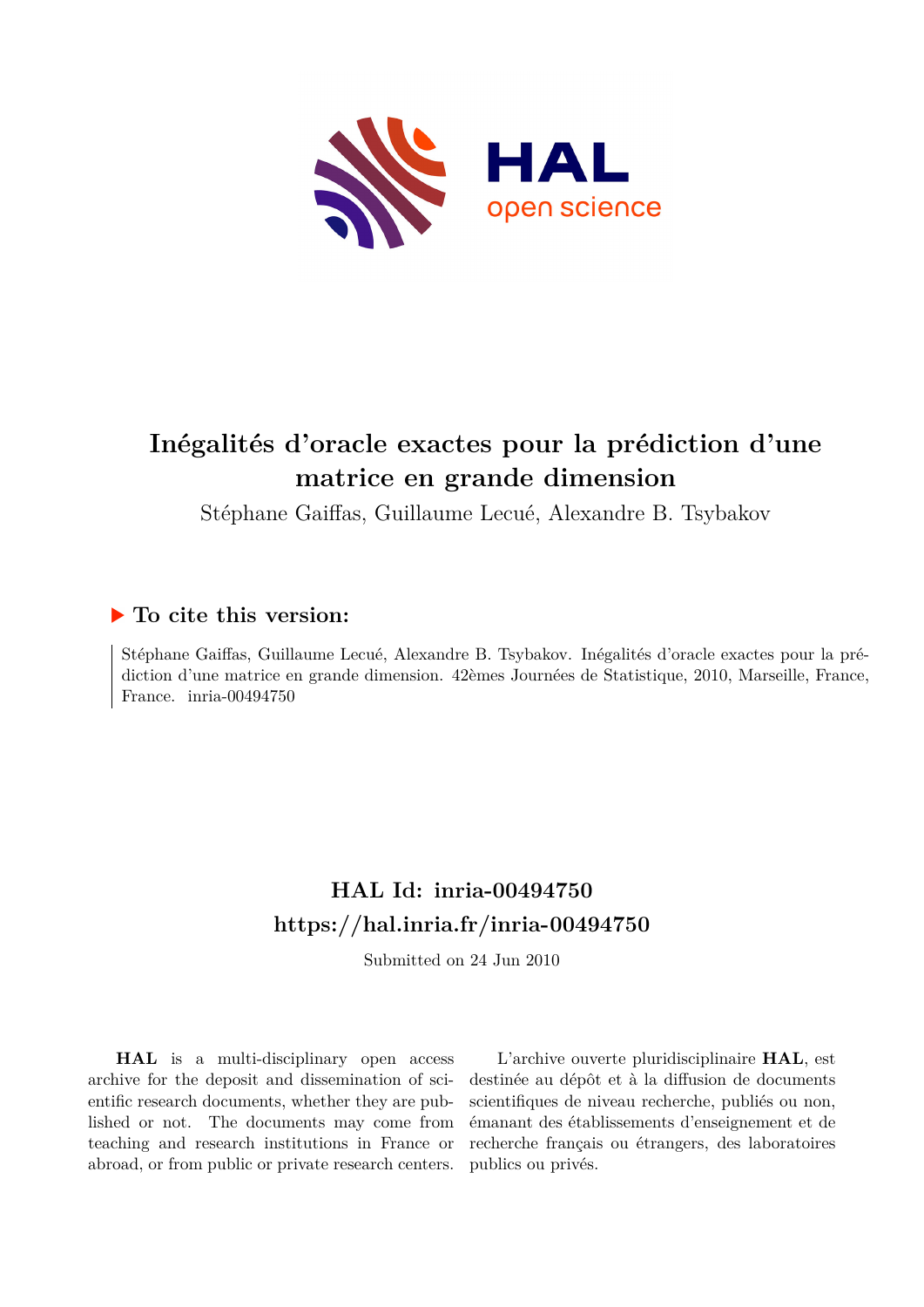### INÉGALITÉS D'ORACLE EXACTES POUR LA PRÉDICTION d'une matrice en grande dimension

Stéphane Gaïffas, Guillaume Lecué, Alexandre Tsybakov

Université Pierre et Marie Curie - Paris 6, CNRS, Université Paris-Est, Marne la Vallée, CREST and Université Pierre et Marie Curie - Paris 6

1. Abstract. We consider the problem of prediction of a high dimensional noisy matrix of size  $m \times T$ , meaning that  $mT$  is much larger than the sample size n. We focus on penalization methods, using the so-called trace or nuclear norm and the Frobenius norm. Such algorithms are now popular, since they are very efficient for matrix completion problems, as well as other problems, such as multi-task learning, see [2, 4, 3, 5, 7, 1]. In this work, we propose sharp oracle inequalities for these algorithms in the noisy case, using a statistical learning theory point of view.

**1. Résumé.** Nous condisérons le problème de prédiction d'une matrice de taille  $m \times T$  en "grande dimension", c'est-à-dire où  $mT$  est bien plus grand que la taille de l'échantillon n. Pour cela, nous considérons l'algorithme de minimisation de la norme trace, ou des versions "
elastiques" de la norme. Cet algorithme est maintenant bien connu et utilisé pour les probl`emes de compl´etion de matrice ou d'apprentissage multi-tache, voir notamment [2, 4, 3, 5, 7, 1, parmi d'autres. Dans ce travail, nous proposons des inégalités d'oracle "exactes" pour ces algorithmes.

#### References

- [1] Francis R. Bach. Consistency of trace norm minimization. J. Mach. Learn. Res., 9:1019–1048, 2008.
- [2] E. J. Cand`es and Y. Plan. Tight oracle bounds for low-rank matrix recovery from a minimal number of random measurements. Technical report, Department of Statistics, Stanford Univeristy, 2009.
- [3] E. J. Candès and Y. Plan. Matrix completion with noise. Proceedings of the IEEE, to appear.
- [4] E. J. Candès and B. Recht. Exact matrix completion via convex optimization. Found. of Comput. Math., 9:717–772, 2008.
- [5] E. J. Cand`es and T. Tao. The power of convex relaxation: Near-optimal matrix completion. IEEE Trans. Inform. Theory, to appear.